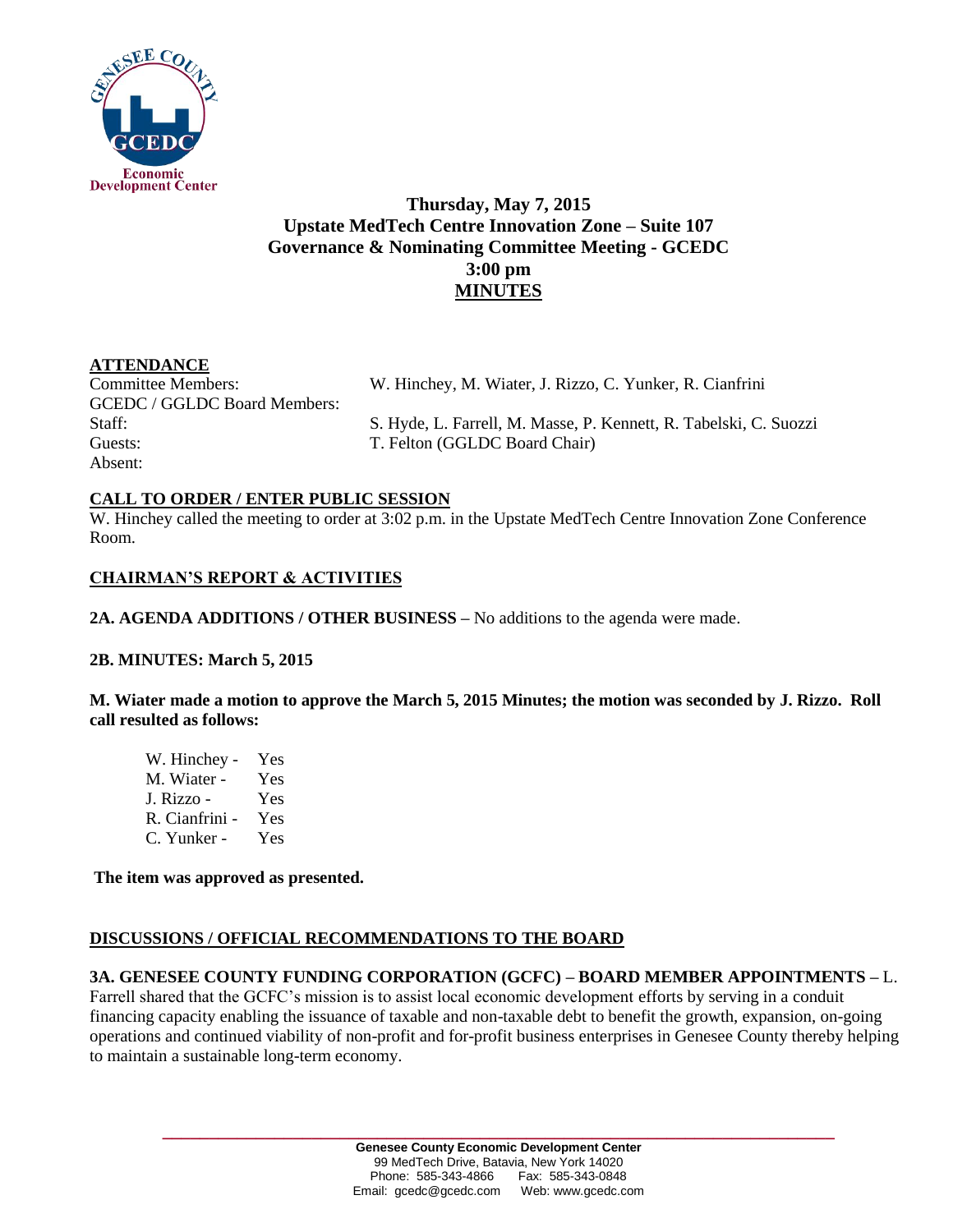The GCFC is a local development corporation incorporated in 2009 with Genesee County being the sole member of the corporation. The Board of Directors of the GCFC consists of six members that serve at the pleasure of the applicable appointing entity.

- Four board members appointed by the Genesee County Legislature (appointed November 2009)
	- o Lynn Freeman
	- o Maureen Marshall
	- o Hollis Upson
	- o Andrew J. Wormuth
- Two board members appointed by the GCEDC (appointed November 2009)
	- o James Vincent
	- o John Andrews

The two board members that were appointed by the GCEDC are no longer on the GCEDC board as their terms have ended. The Governance & Nominating Committee should discuss potential replacement of these positions on the GCFC Board.

J. Rizzo suggested that the Chair and Vice-Chair be appointed to the GCFC Board.

R. Cianfrini mentioned that it seems that the Chair and Vice-Chair are involved in a lot already and questioned if anyone could be appointed to the Board.

S. Hyde explained that anyone could be appointed to the GCFC Board whether or not they are on the GCEDC Board.

The board decided to come back to this topic at a later date.

**3B. GGLDC BOARD MEMBER –** L. Farrell shared that Wally Hinchey's GGLDC Board Member term will end as of June 30, 2015. The GCEDC Board will need to appoint someone to fulfill this vacancy. We can organize additional Governance & Nominating Committee meetings to facilitate additional discussion if needed. As of right now, the next Governance & Nominating Committee meeting is scheduled for July 9, 2015. The July meeting is scheduled to appoint officers, committee members and bank signers assuming that a new board member will be appointed at that time.

W. Hinchey asked the staff to be excused during the next portion of the meeting.

#### **Executive Session**

- M. Wiater made a motion to enter into the executive session under the Public Officers Law, Article 7, Open Meetings Law Section 105, at 3:15 pm, for the following reasons:
	- To discuss the medical, financial, credit or employment history of a particular person or corporation, or matters leading to the appointment, employment, promotion, demotion, discipline, suspension, dismissal or removal of a particular person or corporation.

The motion was seconded by C. Yunker and approved by all members present.

#### **Re-Enter Public Session**

C. Yunker made a motion to enter back into public session at 3:25 p.m., seconded by M. Wiater and approved by all members present.

**\_\_\_\_\_\_\_\_\_\_\_\_\_\_\_\_\_\_\_\_\_\_\_\_\_\_\_\_\_\_\_\_\_\_\_\_\_\_\_\_\_\_\_\_\_\_\_\_\_\_\_\_\_\_\_\_\_\_\_\_\_\_\_\_\_\_\_\_\_\_\_\_**